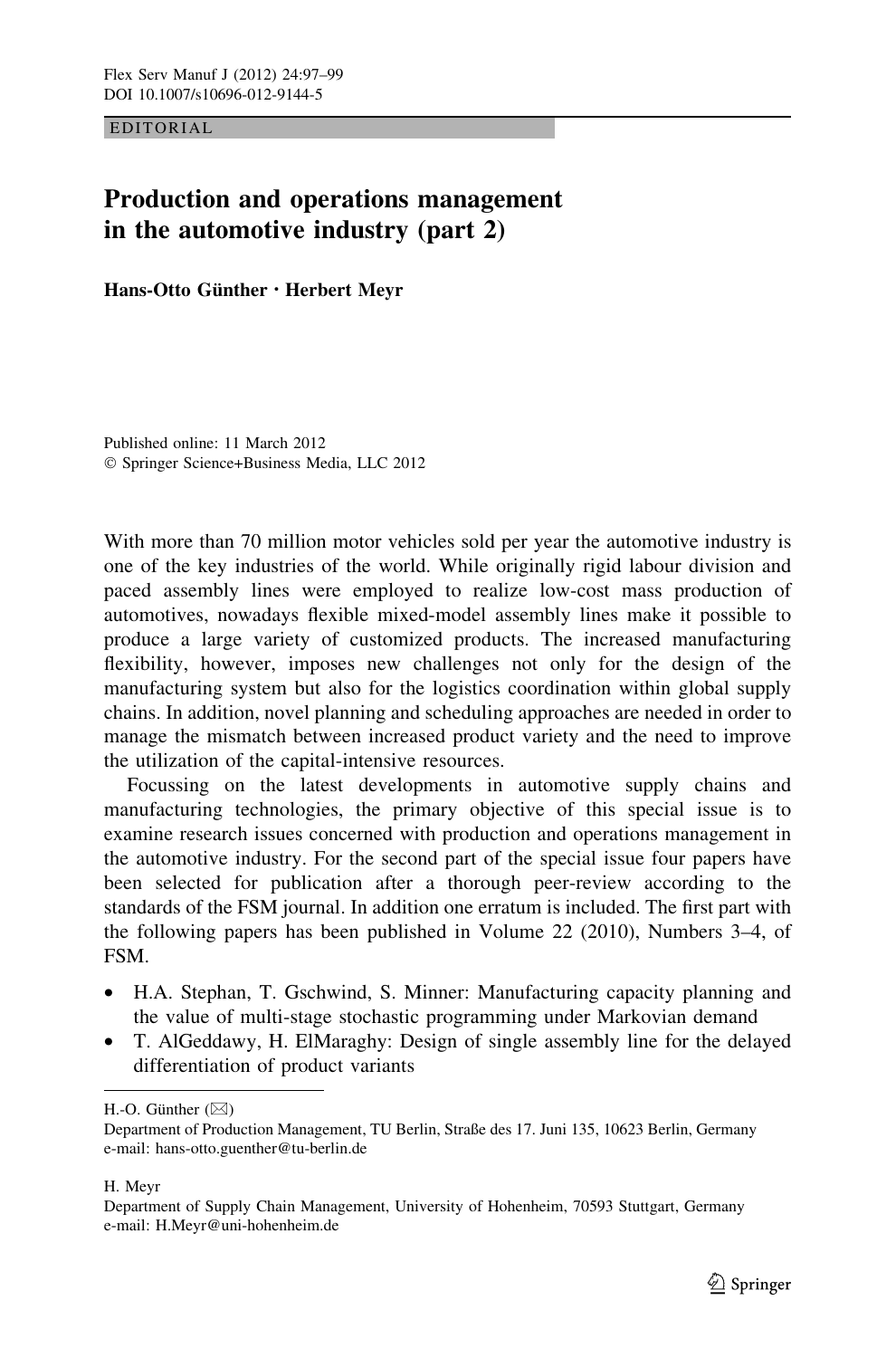- S. Oh, K. Ryu, I. Moon, H. Cho, M. Jung: Collaborative fractal-based supply chain management based on a trust model for the automotive industry
- T. Schöneberg, A. Koberstein, L. Suhl: An optimization model for automated selection of economic and ecologic delivery profiles in area forwarding based inbound logistics networks
- N. Boysen, M. Fliedner, A. Scholl: Level scheduling under limited resequencing flexibility

## 1 Papers in part 2 of the special issue

The first paper by L. Zhao, F.R. Langendoen and J.C. Fransoo investigates the ordering behavior of automotive companies that need high-value components with long distance transportation. By means of a simulation model the authors analyze the trade-off between using a cheaper means of transportation (usually ocean transportation) with larger lead time variance and accordingly higher capital investment, and a more expensive mode of transportation (air transportation), which requires a considerably lower capital investment. The study shows the adverse effects that a credit constraint has on the growth opportunities faced by these companies.

In their paper J. Golz, R. Gujjula, H.-O. Günther, S. Rinderer, and M. Ziegler develop a heuristic solution procedure to ensure the timely supply of parts to the designated stations at the assembly line of an automotive manufacturer. Transportation orders which are derived from the given mixed-model assembly sequence are assigned to tours of the shuttle trucks taking transportation capacity restrictions, due dates and tour scheduling constraints into account. Benchmark comparisons with Kanban systems reveal the superiority of the proposed predictive part feeding approach.

The paper by H.A. ElMaraghy and T. AlGeddawy addresses the flexibility requirements of assembly lines for automobile engine accessories caused by frequent design changes and increased product variety. The authors develop a coevolution model which reveals if the product's processing requirements are fully satisfied by existing assembly lines and whether the available assembly capabilities would be perfectly utilized by planned products. The model also illustrates how coevolution analysis can help decide on future planning of the assembly facilities when considering a new product.

J.P. Garcia-Sabater, J. Maheut, and J.J. Garcia-Sabater propose an operations planning scheme based on mixed-integer linear programming (MILP) models and integrated into a web-enabled Advanced Planning and Scheduling System (APS) for application at an engine assembler in the automotive industry. It is shown that the planning scheme is able to create plans that enable the coordination of different planning levels (mid-term and short-term) and planning domains (procurement, production and distribution). The presented models specifically consider supply chain objectives and constraints.